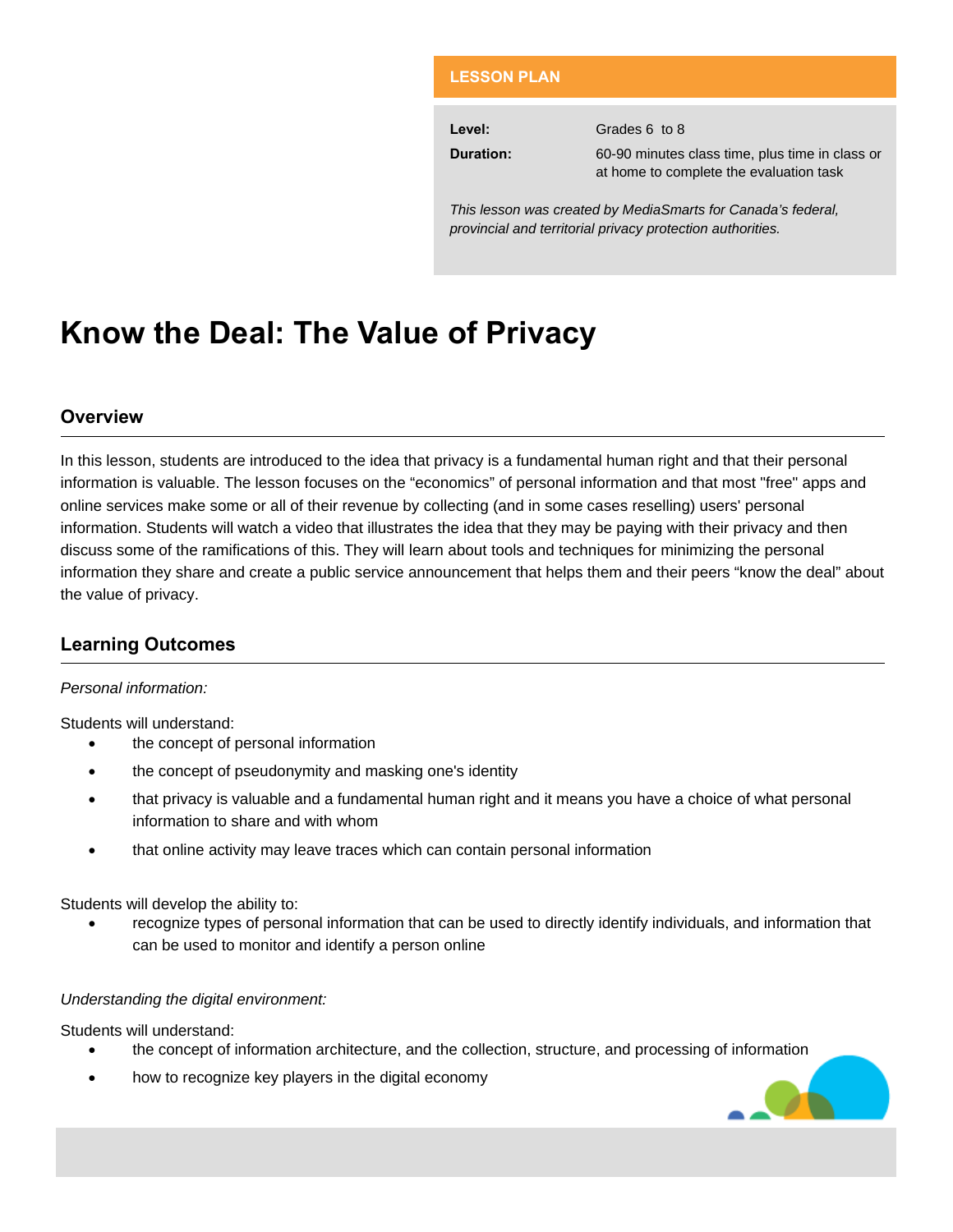- the systems that are used to market products and offer free services for the purpose of establishing personalized user profiles (including that the majority of such offers of services entail collecting and using personal information as well as storing this information in a database)
- what information is collected and stored when they use the Internet, a social network or a service

Students will develop the ability to:

- identify the types of technical data collected when they are online
- find the terms and conditions for use of their personal information
- give examples of digital services whose economic model involves or does not involve the collection of personal information

#### *Managing information:*

Students will understand:

- how to better protect themselves online
- their rights and responsibilities under the terms and conditions of online services
- how to manage the settings of the online applications and services that they use to safeguard their personal information

Students will develop the ability to:

- use available procedures to protect their personal information and control sharing their personal information
- manage the security and privacy settings of the accounts, profiles and devices they use

This lesson plan also addresses the development of several key privacy education competencies in the Personal Data Protection Competency Framework for School Students, including:

- Understanding the concept of personal information
- Understanding the digital environment technical aspects
- Understanding personal information regulations controlling the use of personal information

## **Curriculum Outcomes**

To see a list of all of the curriculum outcomes for school boards in your province, please visit www.mediasmarts.ca.

For curriculum outcomes in English:

http://mediasmarts.ca/teacher-resources/digital-and-media-literacy-outcomes-province-territory

For curriculum outcomes in French:

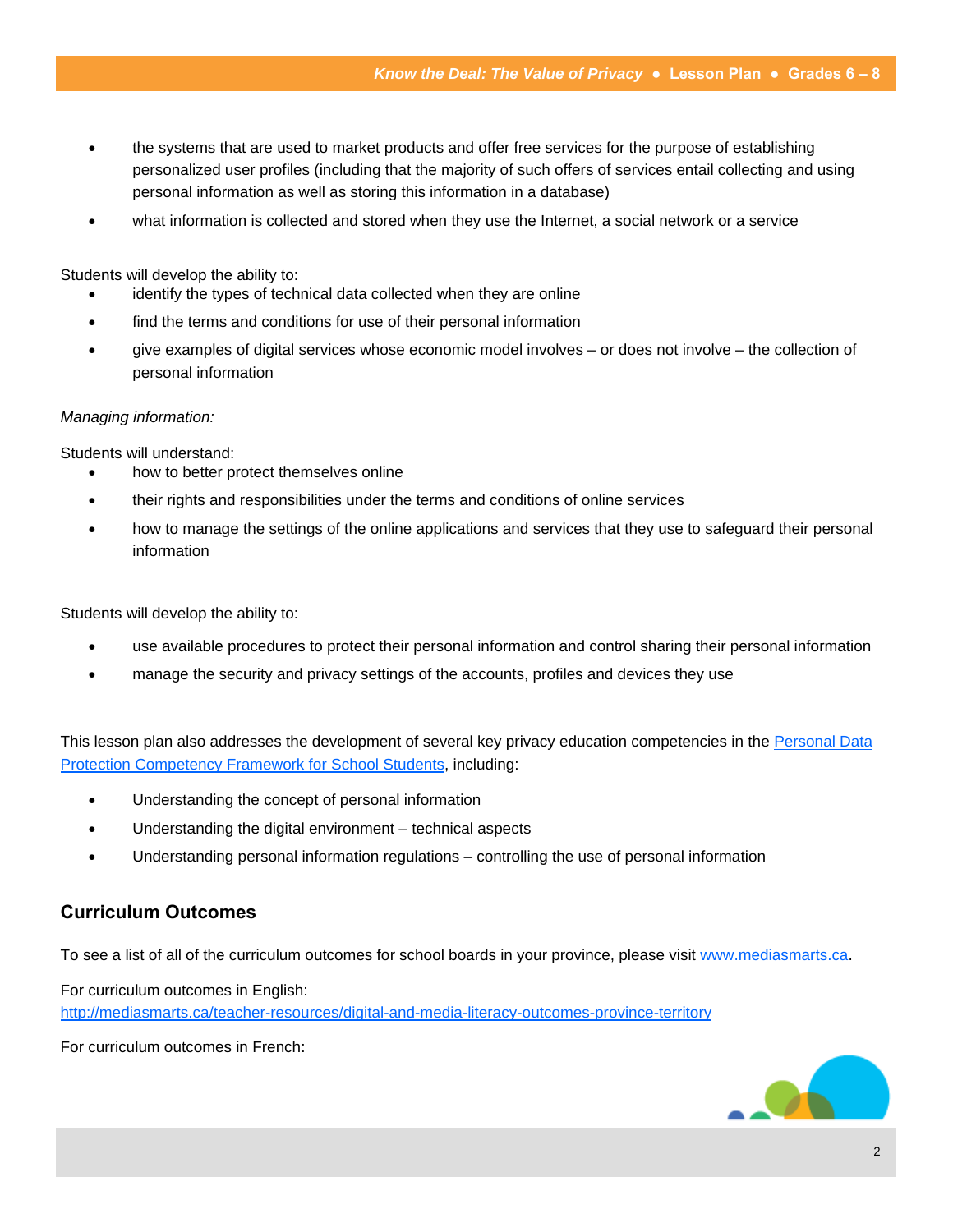http://habilomedias.ca/ressources-pedagogiques/resultats-de-leducation-medias-par-province

# **Preparation and Materials**

- Prepare to show the video *Know the Deal*
- Prepare to project the overheads *How Online Behavioural Advertising Works*
- Prepare to project the slideshow *Informational PSAs*
- Photocopy the handout *Protecting Your Privacy*
- Photocopy the assignment sheet **Know the Deal**

## **Procedure**

#### *What's free?*

- 1. Start by asking students how many apps or online services they use that are paid for by either their parents or themselves.
- 2. Ask how many of the online apps and services they use don't cost them anything to use. (There will be many more of these. You can prompt them by asking them to think of search engines, social networks, blogging sites, etc.)
- 3. Ask students how they think those services make money. Most likely, students will be uncertain. Make sure to get at least two or three responses, but don't comment on any of them.

#### *Know the Deal*

- 1. Show the video *Know the Deal*.
- 2. Explain to students that the term "personal information" means any information **about** you or that could be **connected** to you. Ask for some examples of personal information that were mentioned in the video:
	- Email address
	- Twitter handle
	- Date of birth
	- List of friends
	- Friends' email addresses
	- Search history
	- Credit card purchase history
	- Location history
	- DNA sample
- 3. Discuss why protecting personal information is important and why privacy is valuable.

As the video states, privacy is a fundamental human right that allows for free expression. It promotes your autonomy as a person.

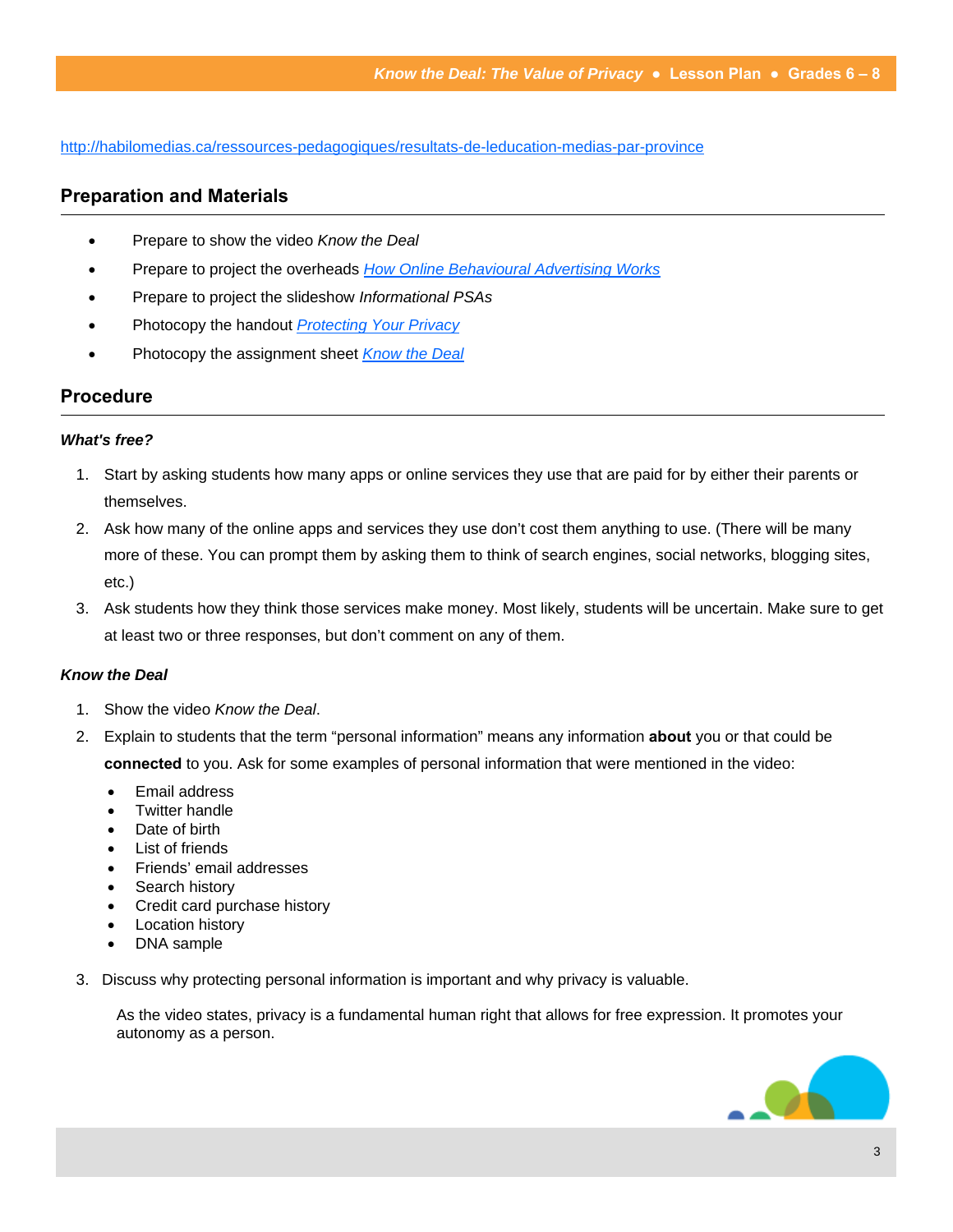Some rights protect your ability to do things – like expressing your opinion – while others guarantee your protection and freedom from certain things, like having your reputation damaged by false statements about you.

The control you have over your personal information is one way that you exercise your right to privacy.

Therefore, it's important for people to have a certain amount of control over how their personal information is collected, used and shared.

Digital media has increased our ability to express ourselves. But the online world is also creating some challenges for privacy.

Personal information can be collected legitimately and in a way that ensures privacy is respected.

When you deal with a business, it's your right to know, and be comfortable with, what personal information you are giving up and how it will be used.

You can choose to share your information – or *not* to share your information – for all kinds of reasons.

4. Next, ask students what they think the video means when it says that we pay for things with information. Obviously the online services students use don't always openly ask them to give up personal information, as they do in the video, so how do services get it, and how does it make them money?

Explain to students that there are a number of ways that are easy to understand in which personal information can be valuable: the more an insurance company knows about someone's driving habits, for instance, the more accurately they can price their car insurance. But what about platforms like search engines and social networks, that aren't charging users money for their services?

Let students discuss this for a few minutes or until one of them mentions advertising. Project the overhead *How Online Behavioural Advertising Works* and explain to students that most of the money made by these services comes from advertising. The information they collect is funneled to advertising networks that use it to determine what ads to show them on those and other platforms. Ask students to suggest a few things they might search for on search engines, or post about on social networks, that might influence what ads these platforms show them.

**Make sure that students understand** that the platforms listed on the overhead are **only examples**; many more types of online spaces gather information and use behavioural advertising. When information is collected, it is sent to an ad network which can connect it with information from different platforms to build a more complete profile of you. Some platforms can also continue tracking people after they've left if they don't log out, and in some cases the ad network and the platforms are owned by the same company.

5. Ask students: What are some things you like about this? What are some things you don't like about this? Make sure the following points come up in the discussion:

#### **Positive:**

- You get more relevant ads that may interest you
- You don't have to pay for these apps/services with money
- The apps/services provide a useful tool for what you want to achieve with little to no hassle (e.g. without having to enter payment information.)
- User's information allows the apps/services to improve their product

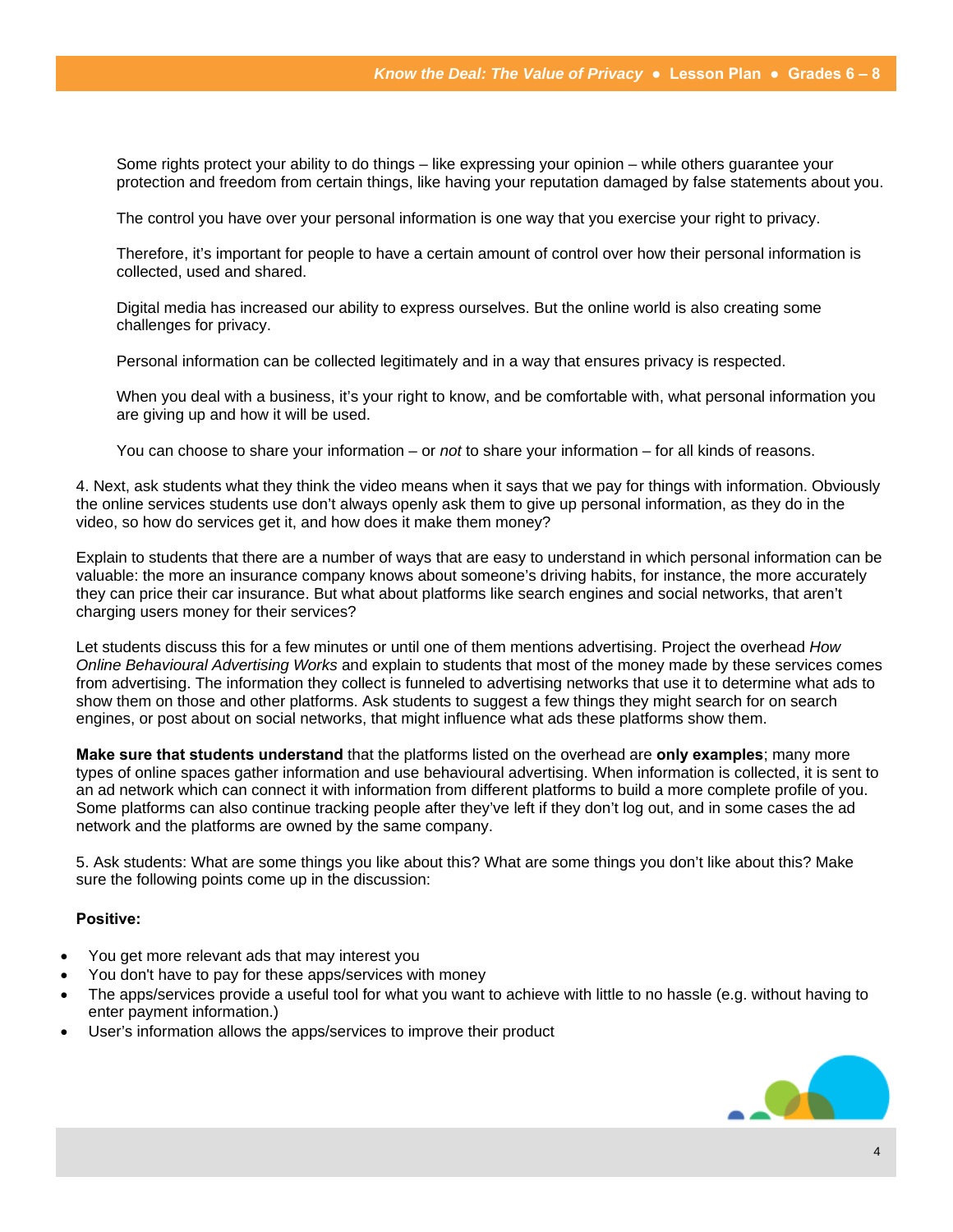#### **Negative:**

- You don't necessarily know what you're agreeing to (you have to read the Terms of Service and Privacy Policy to know what you're giving up and how.)
- The Terms of Service and Privacy Policies are often long and difficult to fully understand
- Your data profile may keep you from seeing certain content (for instance, some ads are only aimed at boys or at girls) or see different content from someone else (some networks use your profile to offer different prices depending on what they think you're willing to pay, for example, and to decide what posts, search engine results or news stories you're shown), so that even if you feel your personal information is not valuable, it gives advertisers power over what you see and how much you pay.
- You may give up more personal information than you're comfortable with (for example, things that you think of as private, like texts, emails or social networking posts, can all be used to build your profile.)
- Your information can be shared with or resold to different companies, or may be shared with companies you don't realize have the same owner as the company that owns the app/service you're currently using.

Tell students there are ways we can limit how much personal information we give out. Distribute the handout *Protecting Your Privacy* and go through the different items with the class.

#### **Assessment/Evaluation: Know the Deal**

- 1. Explain to students that information collection and behavioural advertising are not necessarily problems on their own: the problem is that we don't always fully understand the bargain we're striking. As an example, have students imagine that if they wanted to buy something at a store, the store didn't have to tell them how much it cost until after they had agreed to buy it. Would that be fair?
- 2. Remind students that they have a **right** to make decisions about their privacy and to understand what kind of deal they're making when they give up their personal information. Explain to them that they are going to create print **public service ads** (ads that perform a public service rather than sell a product) about their favourite free online services or platforms that clearly explain what they're getting from the service and how they're paying for it, so that they and their peers can make informed decisions. (This can be done individually or in groups, depending on your preference.)
- 3. Explain to the class that a good (PSA) does three things: it makes readers *aware* of the issue, gives them a reason to *care* about the issue, and gives them *useful information* to help them address the issue. Print PSAs can use both text and images to do these things.

Project the slideshow *Informational PSAs* and go through the slides with the class. For each one, ask students:

1) What issue is the PSA about?

- "Spot the Signs": Long-horned beetles
- "It's This Easy…": Rabies

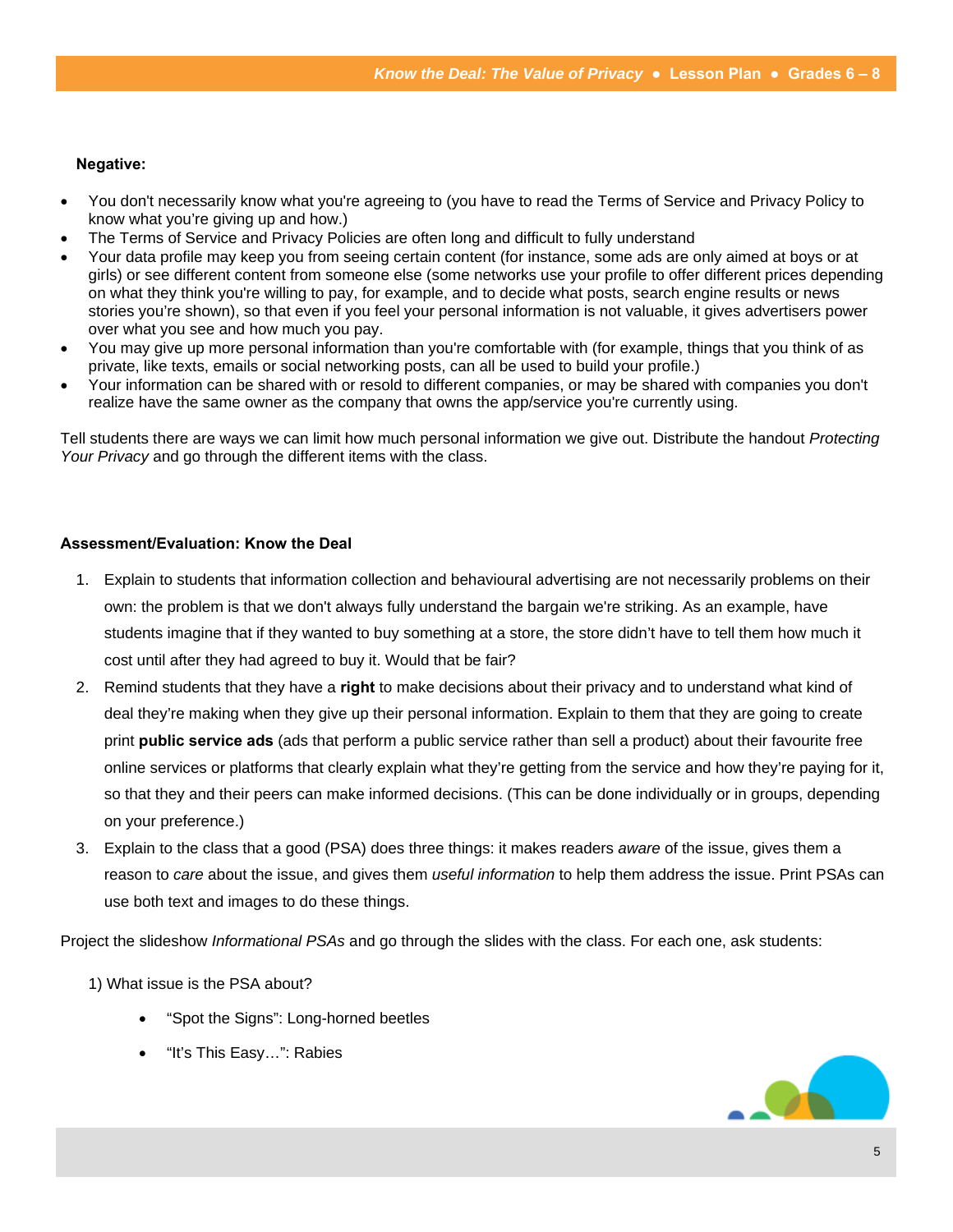- "Help Protect the Manatee": text (the direct address to the reader makes them feel like they can be part of the solution); graphics (a cute manatee and even cuter baby manatee make you want to protect them.)
- "It's This Easy…": the text ("It's this easy to pick up rabies") and graphics (a cute kid holding a cute puppy) work together to make you concerned.

3) How does it inform the reader about how to address the issue?

- "Spot the Signs": text (it tells you what to do "Spot the Signs. Stop the Spread" and gives you a link to a website for more information); graphics (pictures that help you recognize when a tree is infected.)
- "It's This Easy...": text (gives you information on how rabies is spread and what to do if an animal bites you.)
- "Help Protect the Manatee": text (gives you information on how to avoid disturbing manatees in different situations, and a link to a website for more information); infographics (the "Manatee Zone" sign highlights the most important information.)

4) Distribute the handout sheet *Know the Deal* and go through the assignment with the students. Discuss where students can find privacy information on a website or app – for example in the Terms of Service or Privacy Policy.

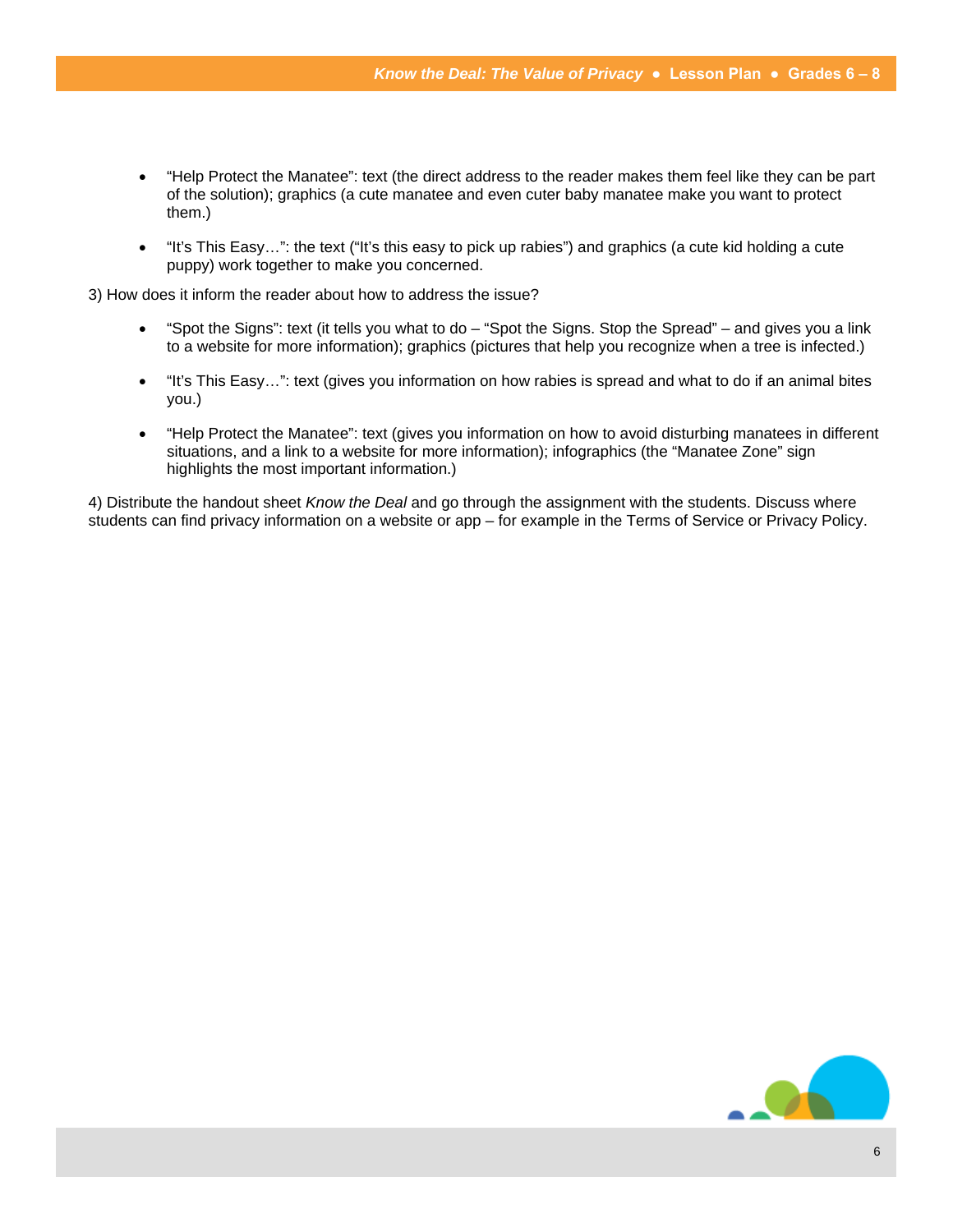# **How Online Behavioural Advertising Works**

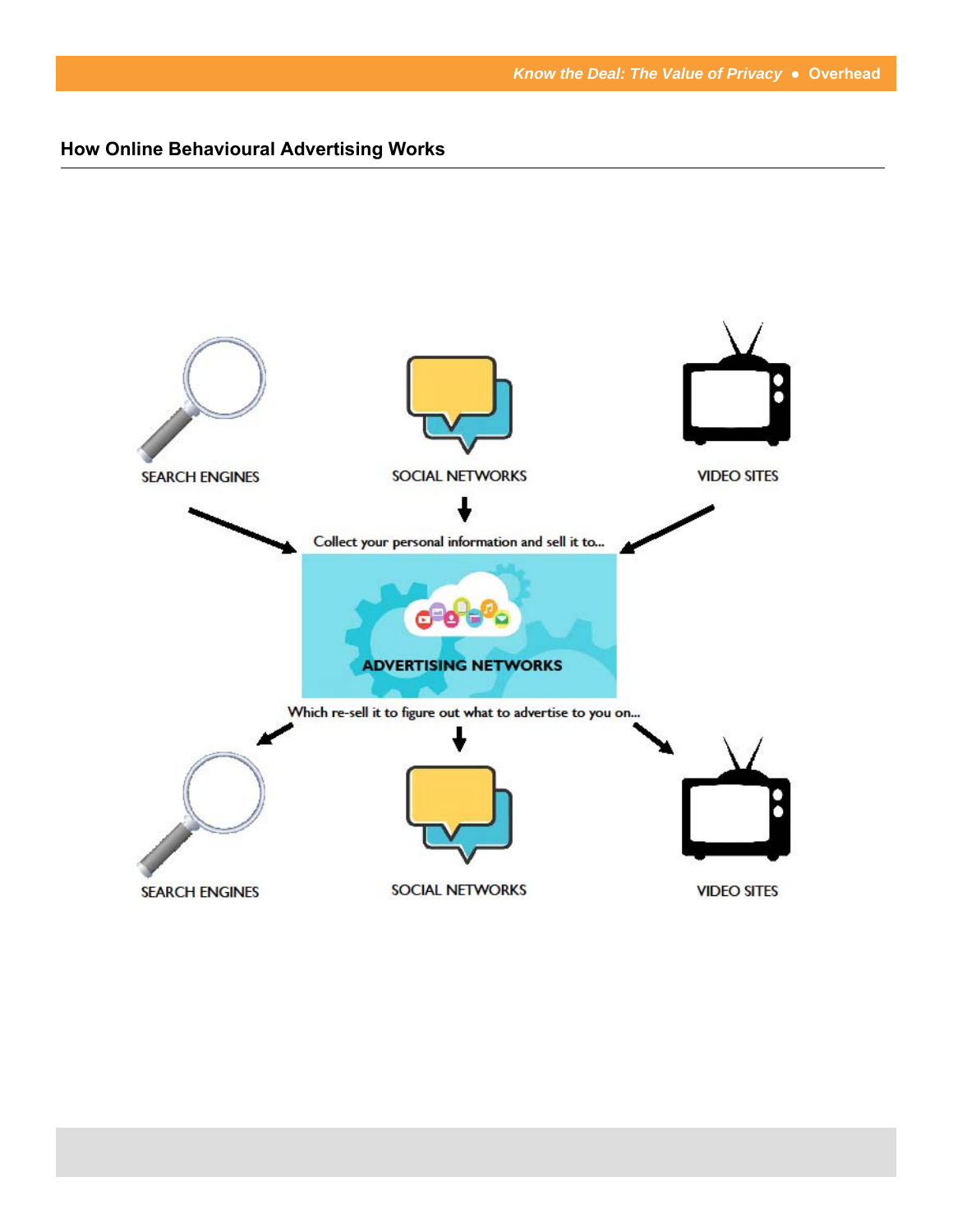# **Protecting Your Privacy**

*Ask questions:* Get in the habit of reading privacy policies associated with the websites and apps you use. Companies should be able to answer any questions you have about what personal information they are collecting, and how your information will be used and protected. If they can't, or you don't like what you hear, this should raise red flags. Some platforms, like the search engine DuckDuckGo, don't track you at all, and others track less than their competitors. Keep data collection in mind when you're choosing search engines, shopping sites, social networks, and so on.

*Privacy settings:* Mobile devices, browsers, sites/apps and other web-enabled items such as video games and cameras often have adjustable privacy settings. For devices, this may include the ability to control everything from location tracking to screen locks. For browsers, users can often control things like cookies and pop-ups, while apps and websites such as social media sites generally allow users to control what personal information others can see about them. Be sure to review and adjust privacy settings regularly and never rely on default settings.

*App permissions:* During installation, verify that the permissions being sought by the app match not only what the privacy policy says but also what you would expect the app to require. (Permissions within mobile apps allow the app access to your device's data and capabilities in order to run. These permissions could include location, identity, email and contacts.) Also pay attention to the app description in the app store as well as any "in-app" notices which may explain the app's collection and use of personal information.

*Private browsing:* Some browsers have a "private browsing mode," but super cookies (which are stored by plug-in programs like Adobe Flash, not your browser) are not always covered by these settings.

*Do Not Track:* Some browsers allow you to send a message to websites asking them not to track your activities while you're using them. This is usually found in the "Privacy" section of the "Settings" menu (sometimes you have to click on "Advanced Settings".) You can also visit the http://donottrack.us website for more information on how you can prevent tracking. Here too you will have to keep in mind that this is a partial solution, since not all third parties respect the "do not track" header.

*Don't give out more information than you have to*: Avoid sharing too many personal details with large numbers of people, for example by allowing open access to your social media pages. Familiarize yourself with the privacy settings of your favourite social networks and adjust them according to your comfort level. When posting information online it's also worth thinking about who might see it apart from your intended audience—would the things you write or the pictures you post cause embarrassment in real life? How would you feel if your parents or teachers saw what you posted?

*Turn off GPS when you don't need it:* A lot of apps collect your GPS (global positioning system) information, which shows where you are, and it's also automatically included in photos you take with your phone. You can avoid this by turning off GPS when you're not using it. You can also go into your device's settings and turn off "Geotagging", which means photos (but not other apps) don't have your location info.

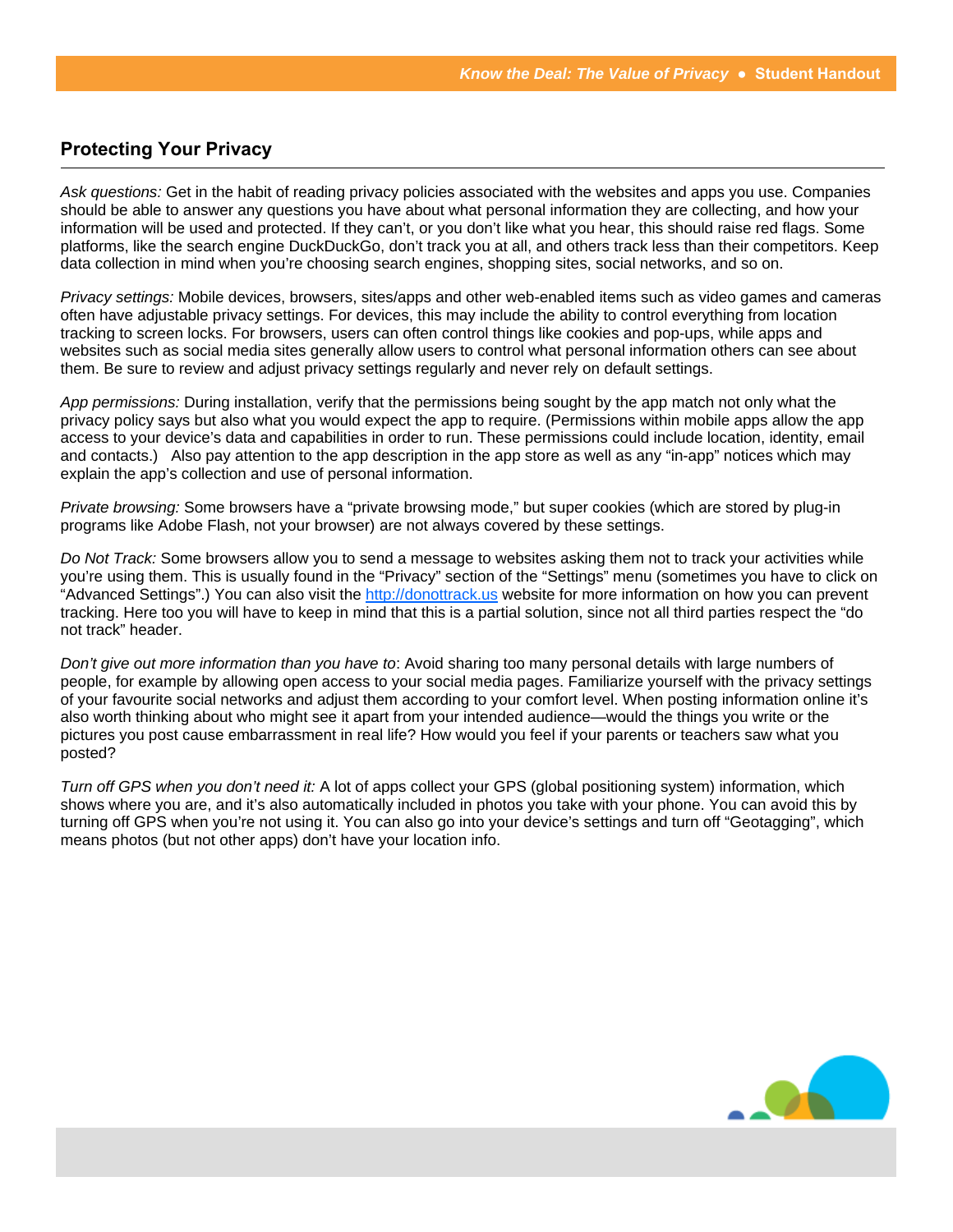#### **Know the Deal: Public Service Ads Assignment**

For this assignment, your class will be creating a public service campaign called *Know the Deal*.

You will choose an online tool, app or platform that you use or your family uses regularly that doesn't cost money to use. (Examples: social networks, search engines, video-sharing or photo-sharing sites.)

Identify **what the service offers:** why do people use it? What benefits do you get from it?

Next, find out **what personal information** you give to be able to use it. (Think of the types of personal information mentioned in the *Know the Deal* video, and keep in mind that most platforms have access to everything you post and do on them.)

Finally, produce a **print PSA** that:

- 1) makes readers aware that they're paying for these services with their personal information;
- 2) uses text, images or both to show why they should care about this issue; and
- 3) gives information on what they can do about it.

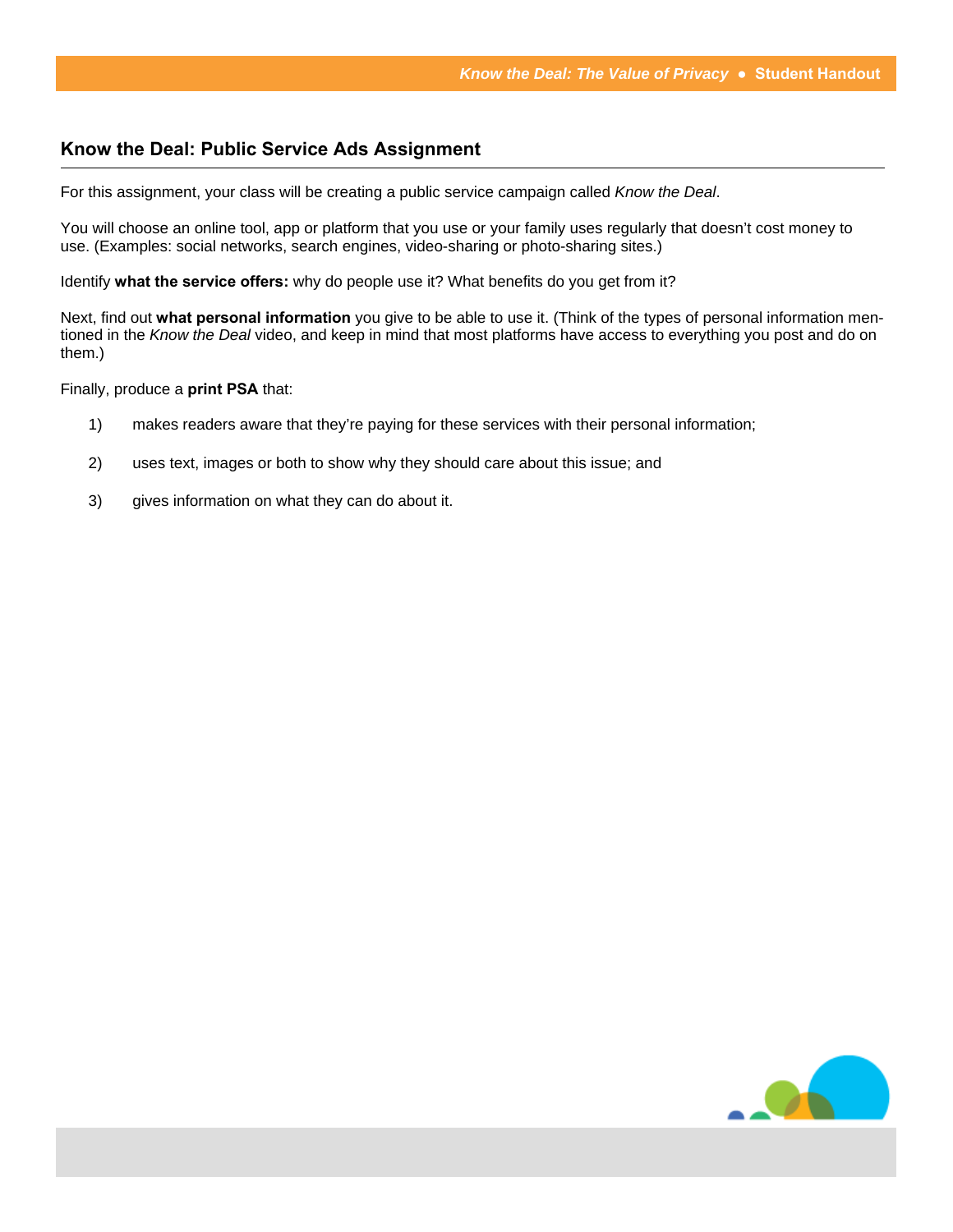# **Know the Deal: (PSA) Assignment Rubric**

|                                                                                                                                                                                                                                                                                                                                                                                                             | <b>Learning Expectations</b>                                                                                                                                                                                                                                                                                                                                                                                                                                                                                                                                                                        | <b>Achievement</b>                                                |
|-------------------------------------------------------------------------------------------------------------------------------------------------------------------------------------------------------------------------------------------------------------------------------------------------------------------------------------------------------------------------------------------------------------|-----------------------------------------------------------------------------------------------------------------------------------------------------------------------------------------------------------------------------------------------------------------------------------------------------------------------------------------------------------------------------------------------------------------------------------------------------------------------------------------------------------------------------------------------------------------------------------------------------|-------------------------------------------------------------------|
| <b>Use</b>                                                                                                                                                                                                                                                                                                                                                                                                  | Privacy and Security:                                                                                                                                                                                                                                                                                                                                                                                                                                                                                                                                                                               | Insufficient (R)                                                  |
| Skills and competencies that fall<br>under "use" range from basic<br>technical know-how - using<br>computer programs such as word<br>processors, web browsers, email,<br>and other communication tools - to<br>the more sophisticated abilities for<br>accessing and using knowledge<br>resources, such as search engines<br>and online databases, and emerging<br>technologies such as cloud<br>computing. | demonstrates awareness that his/her activities on<br>the Internet leave a permanent "digital footprint"<br>or "trail" and behaves accordingly<br>uses media to communicate their understanding<br>$\bullet$<br>of privacy issues<br>uses information technology-related vocabulary in<br>٠<br>context<br>identifies risks that might be present if specific<br>$\bullet$<br>technological actions are taken and explore ways<br>to manage them<br><b>Consumer Awareness:</b><br>understands the technologies he/she is using at a<br>level that is sufficient to underpin good privacy<br>decisions | Beginning (1)<br>Developing (2)<br>Competent (3)<br>Confident (4) |
|                                                                                                                                                                                                                                                                                                                                                                                                             | Making and Remixing:<br>communicates information and ideas effectively to<br>multiple audiences using a variety of media and<br>formats                                                                                                                                                                                                                                                                                                                                                                                                                                                             |                                                                   |
| <b>Understand</b>                                                                                                                                                                                                                                                                                                                                                                                           | <b>Privacy and Security:</b>                                                                                                                                                                                                                                                                                                                                                                                                                                                                                                                                                                        | Insufficient (R)                                                  |
| "Understand" includes recognizing<br>how networked technology affects<br>our behaviour and our perceptions,<br>beliefs, and feelings about the world<br>around us.<br>"Understand" also prepares us for a<br>knowledge economy as we develop<br>information management skills for<br>finding, evaluating, and effectively<br>using information to communicate,<br>collaborate, and solve problems.          | understands the concept of privacy in their<br>$\bullet$<br>everyday lives, and as it relates to using the<br>Internet<br>identifies and communicates values and beliefs<br>$\bullet$<br>that affect healthy choices<br>Consumer Awareness:<br>understands the ways websites and companies<br>$\bullet$<br>influence consumers' privacy habits, as well as<br>consider companies' motives in doing so                                                                                                                                                                                               | Beginning (1)<br>Developing (2)<br>Competent (3)<br>Confident (4) |
|                                                                                                                                                                                                                                                                                                                                                                                                             |                                                                                                                                                                                                                                                                                                                                                                                                                                                                                                                                                                                                     |                                                                   |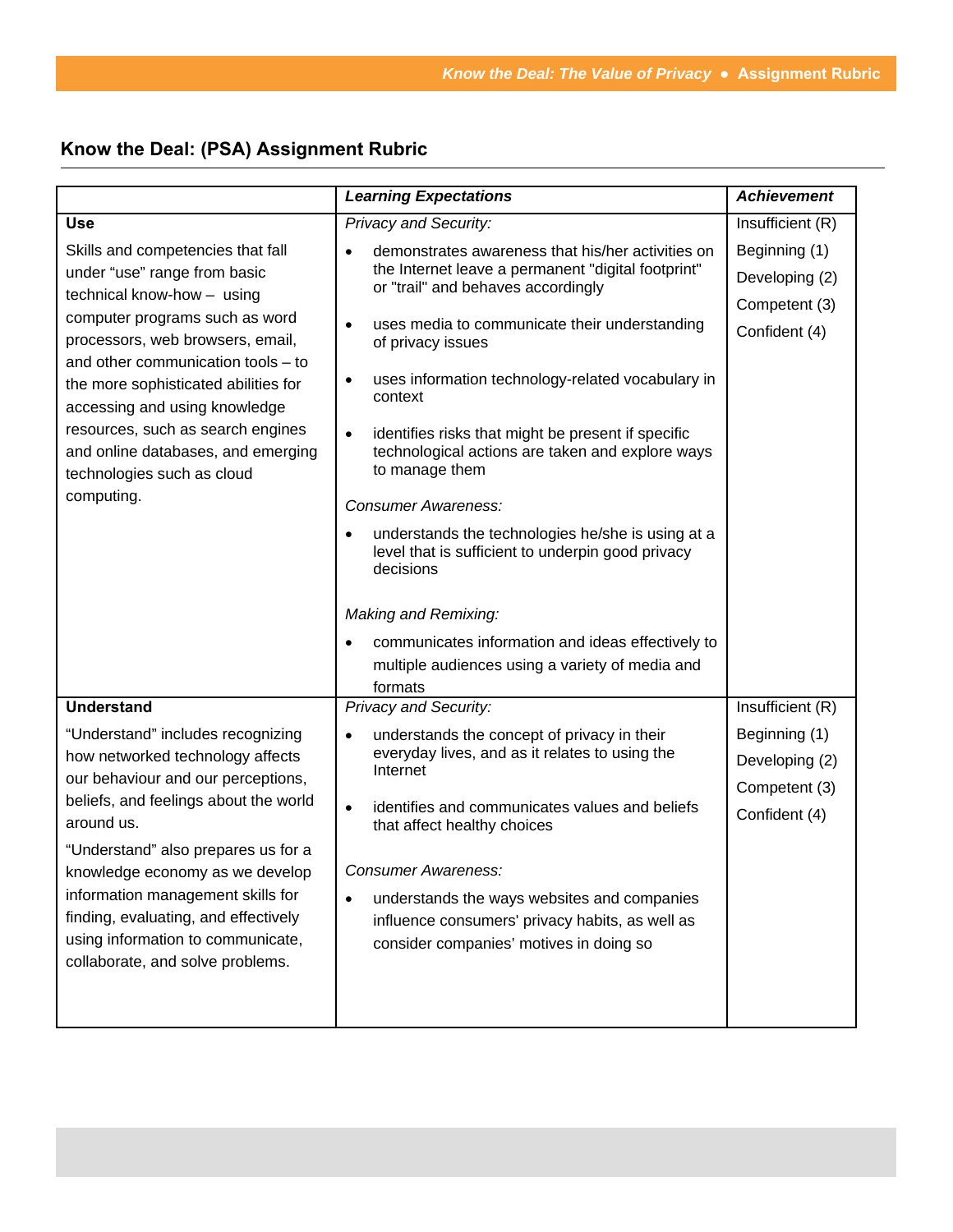|                                                                                                                                                                                                                                                                                                                                                                                                                                                                                                                                                                                                                                  | <b>Learning Expectations</b>                                                                                                                                                                                                                                                                                                                                                                                                                                                                                                                                                                                                                                                                                                                                       | <b>Achievement</b>                                                                    |
|----------------------------------------------------------------------------------------------------------------------------------------------------------------------------------------------------------------------------------------------------------------------------------------------------------------------------------------------------------------------------------------------------------------------------------------------------------------------------------------------------------------------------------------------------------------------------------------------------------------------------------|--------------------------------------------------------------------------------------------------------------------------------------------------------------------------------------------------------------------------------------------------------------------------------------------------------------------------------------------------------------------------------------------------------------------------------------------------------------------------------------------------------------------------------------------------------------------------------------------------------------------------------------------------------------------------------------------------------------------------------------------------------------------|---------------------------------------------------------------------------------------|
| <b>Understand</b><br>"Understand" includes recognizing how<br>networked technology affects our<br>behaviour and our perceptions, beliefs,<br>and feelings about the world around<br>us.<br>"Understand" also prepares us for a<br>knowledge economy as we develop<br>information management skills for<br>finding, evaluating, and effectively<br>using information to communicate,<br>collaborate, and solve problems.                                                                                                                                                                                                          | Creating and Remixing:<br>identifies conventions and techniques appropriate to<br>$\bullet$<br>the form chosen for a media text they plan to create<br>Shows an understanding of the forms and<br>$\bullet$<br>techniques of the medium and genre:<br>the chosen topic, issue and solution were clear<br>٠<br>the product displayed an insight into a topic                                                                                                                                                                                                                                                                                                                                                                                                        | Insufficient (R)<br>Beginning (1)<br>Developing (2)<br>Competent (3)<br>Confident (4) |
| <b>Create</b>                                                                                                                                                                                                                                                                                                                                                                                                                                                                                                                                                                                                                    | Privacy and Security:                                                                                                                                                                                                                                                                                                                                                                                                                                                                                                                                                                                                                                                                                                                                              | Insufficient (R)                                                                      |
| "Create" is the ability to produce<br>content and effectively communicate<br>through a variety of digital media tools.<br>It includes being able to adapt what we<br>produce for various contexts and<br>audiences; to create and communicate<br>using rich media such as images,<br>video, and sound; and to effectively<br>and responsibly engage with user-<br>generated content such as blogs and<br>discussion forums, video and photo<br>sharing, social gaming, and other<br>forms of social media.<br>The ability to create using digital media<br>ensures that Canadians are active<br>contributors to digital society. | understands the benefits of sharing information<br>$\bullet$<br>online and the potential consequences of sharing<br>information<br>communicates ideas and information in a variety of<br>$\bullet$<br>oral, print and other media texts, such as short<br>reports, talks and posters<br>uses privacy tools and settings to control who<br>$\bullet$<br>accesses the information collected about them<br>online<br>Creating and Remixing:<br>effectively applies the forms and techniques of the<br>medium and genre<br>creates original works as a means of personal or<br>$\bullet$<br>group expression<br>produces media texts for specific purposes and<br>$\bullet$<br>audiences, using a few simple media forms and<br>appropriate conventions and techniques | Beginning (1)<br>Developing (2)<br>Competent (3)<br>Confident (4)                     |